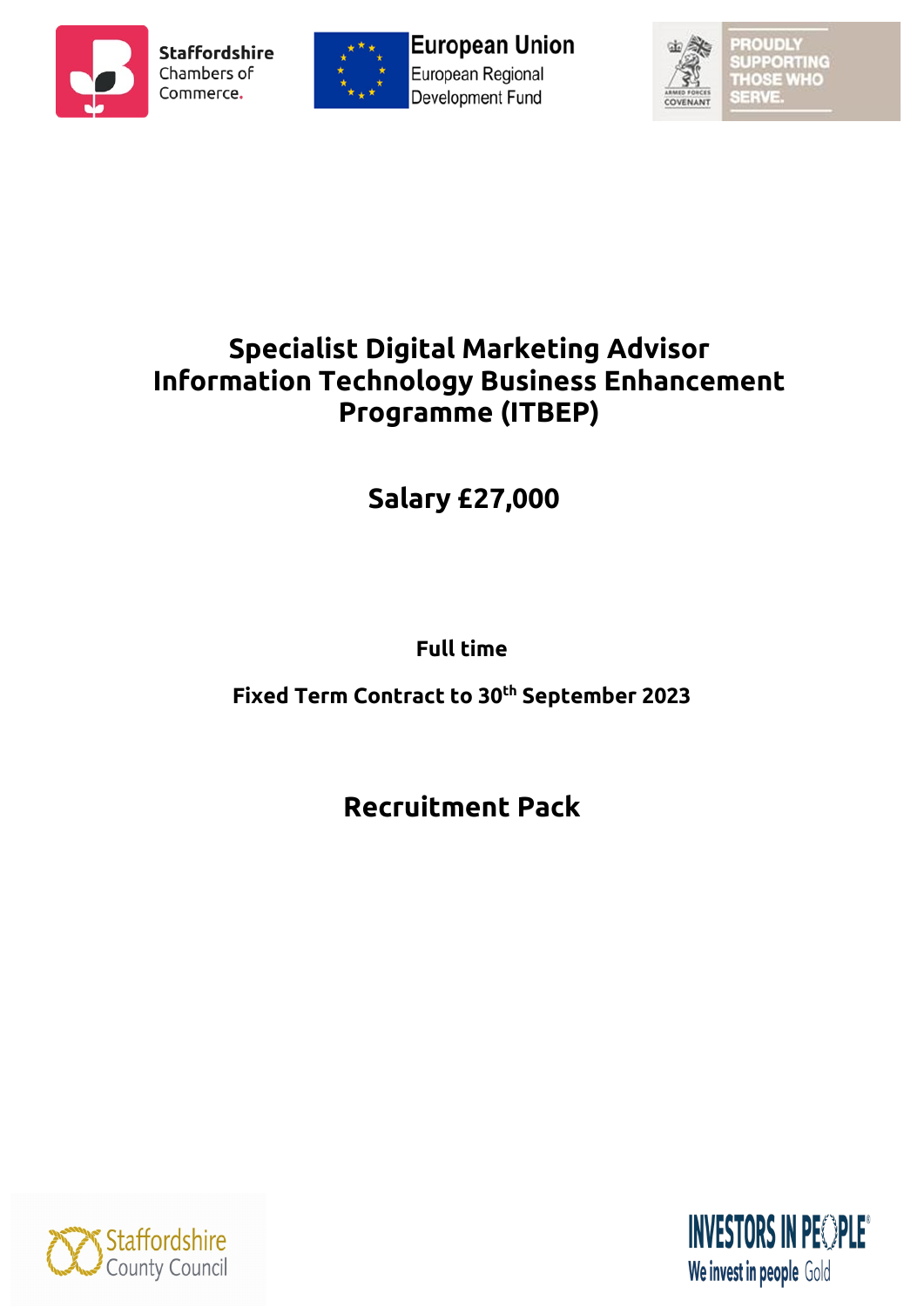





 $|| \cdot ||$   $|| \cdot ||$ **JPPORTING THOSE WHO** starve

#### **STAFFORDSHIRE CHAMBERS OPPORTUNITIES**

We have a fantastic opportunity for a Specialist Digital Marketing Advisor to join our small team of digital transformation specialists representing the Information Technology Business Enhancement Programme, delivered by Staffordshire Chambers of Commerce on behalf of Staffordshire County Council. You must be enthusiastic and a self-starter with a positive attitude and the ability to use your initiative and effectively communicate your digital marketing knowledge and expertise to businesses.

We offer an attractive benefits package, a rewarding role in a wider team and good opportunities for personal development.

This is a full-time hybrid role, working Monday to Friday, a total of 35 hours per week.



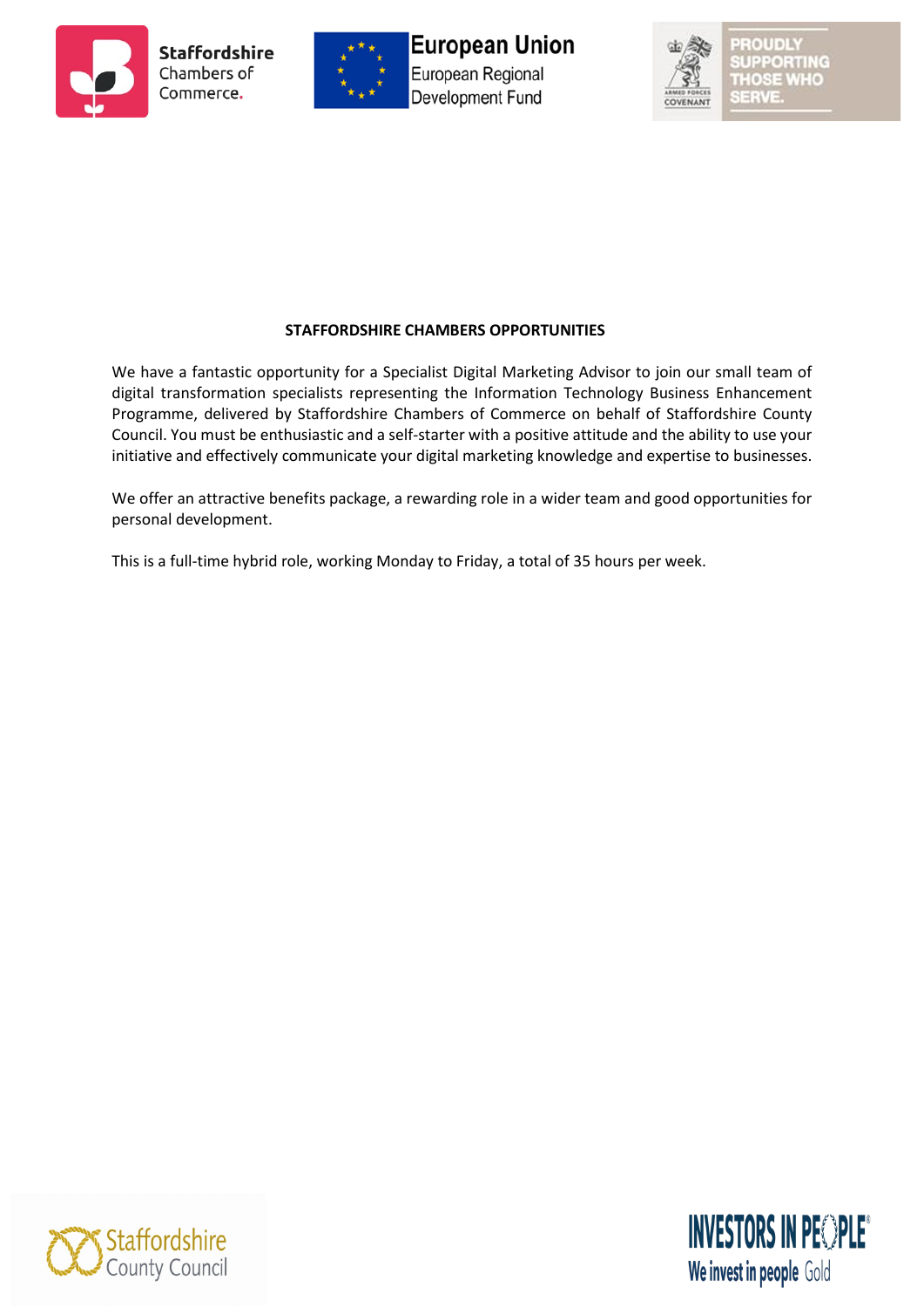





 $11121$ **UPPORTING THOSE WHO** aarva

## **About Staffordshire Chambers of Commerce**

Staffordshire Chambers of Commerce has been in existence for over 200 years. It was borne out of a desire from businesses to meet together and trade and ensure that there was a voice for business and an organisation to represent their needs and deliver services to help them. We continue to deliver this role and have developed a wider relationship as part of the recognition of the contribution that the business community makes to economic and social success.

We provide the following services to support businesses start, grow and succeed.

**Business Support –** we are, at our heart, a membership organisation and believe that the best business support can come from the services we offer through our experienced staff. We have a range of member only services as well as funded programmes. We have developed specific membership offers to reflect our local economy in response to various sector groups in membership.

**Enterprise Support –** we aim to inspire the entrepreneurs of tomorrow through bringing schools and businesses closer together, helping individuals start up their own business, educating teachers on the businesses in the area and supporting students in HE and FE to have the relevant skills for business and industry. We have established a club specifically for fledgling businesses to help them get established and lead into membership of the Chambers.

**Trade –** we encourage international trade through our DIT programme and export documentation service as well as supporting local trading through exhibitions, events and lobbying for local procurement opportunities. We have launched a specific international trade membership offer.

**Training –** we have a comprehensive, business focussed programme of training to encourage the workforce to reach its full potential, and which can be delivered on our premises or in a business through a bespoke service. We are developing our offer through partnerships with the universities and FE colleges in the county.



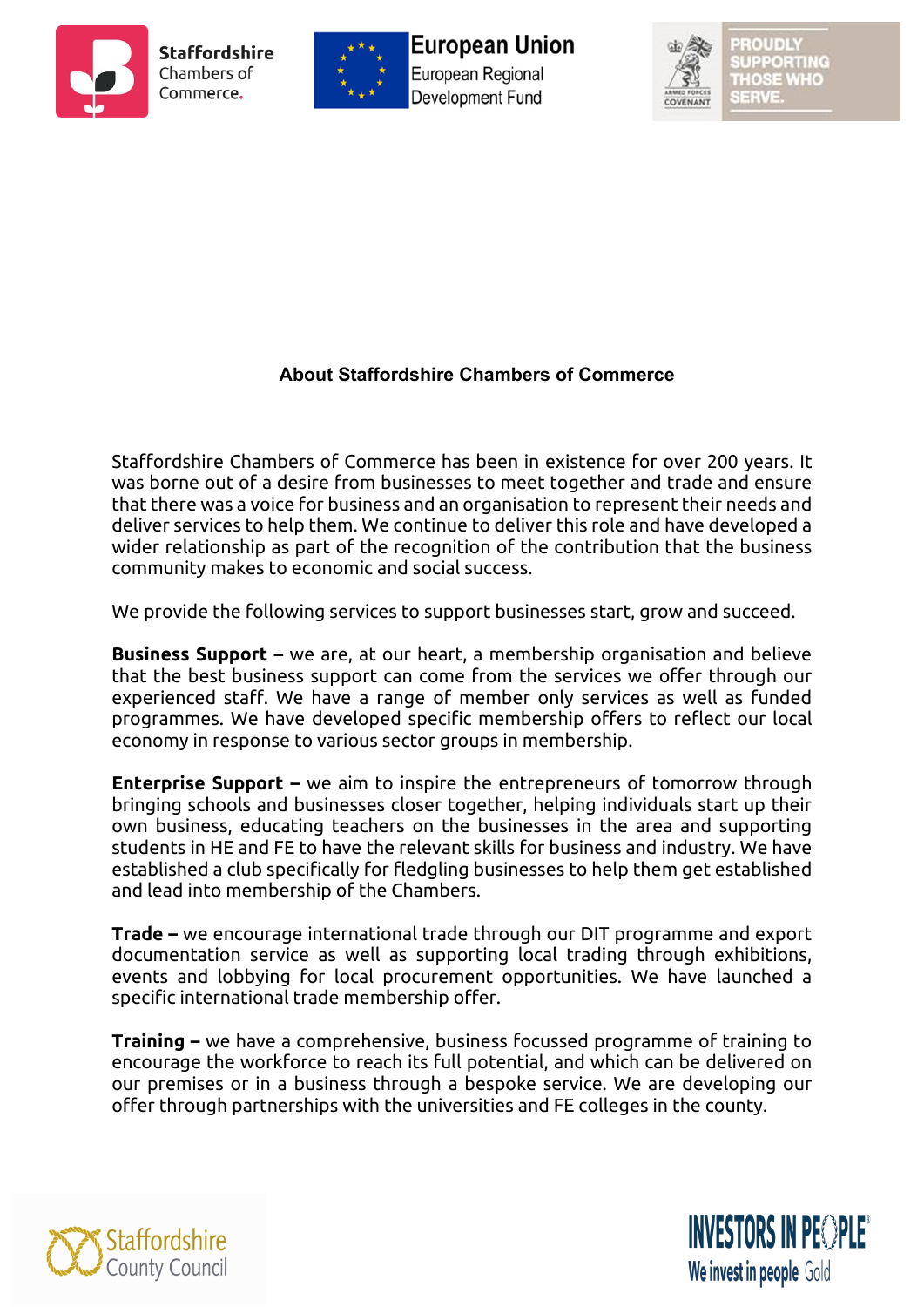





**ROUDLY** SUPPORTING<br>THOSE WHO

**Events -** we organise over 150 events each year of varying scale and size. This supports and informs business, helps strengthen supply chains and informs the business community of funding, finance, legislation, opportunities and risks.

**Representation –** this is a service at the heart of Staffordshire Chambers and is largely to support members. We do take on issues that affect he whole business community and lobby at all levels of policy and decision making.



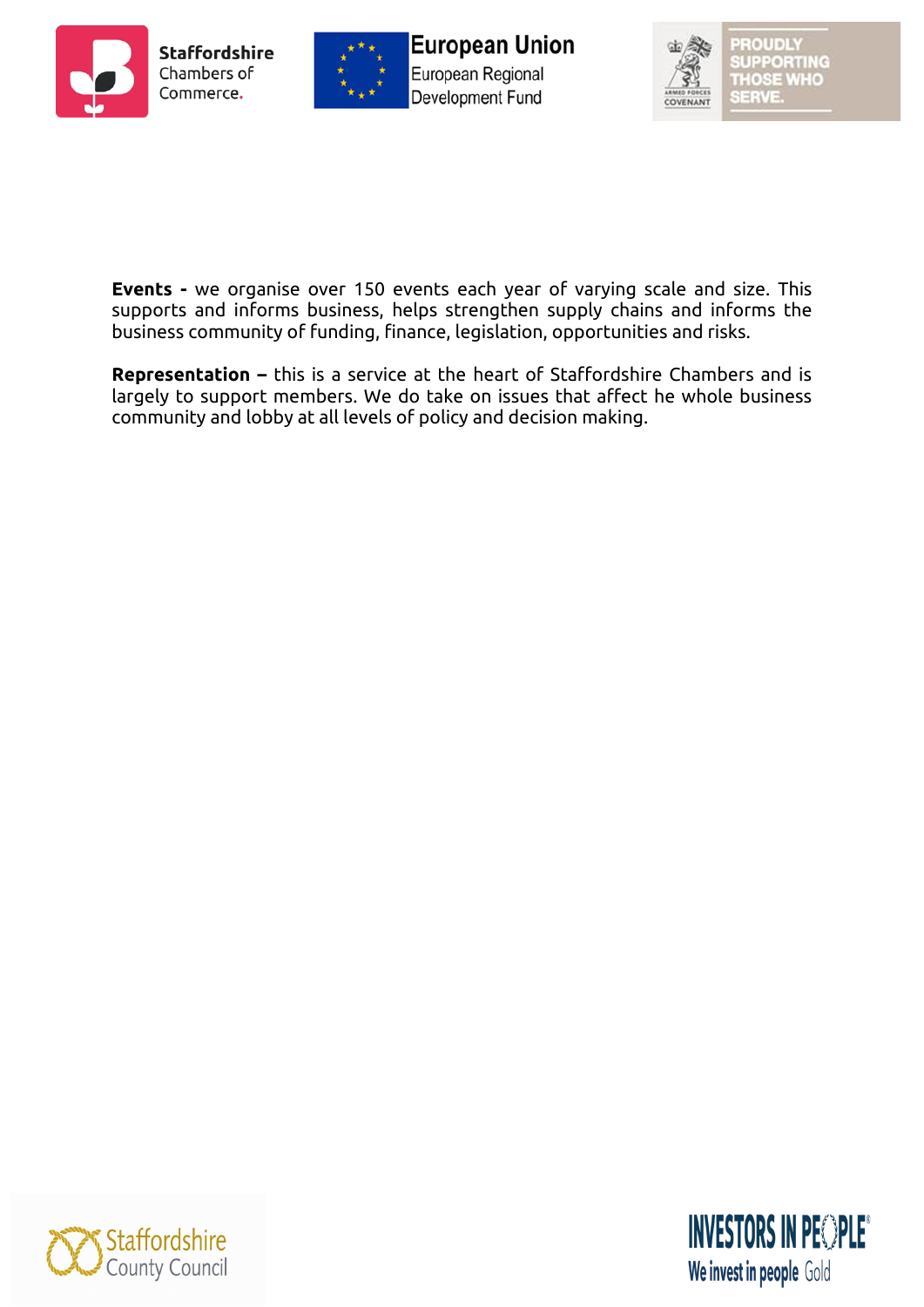





## **JOB DESCRIPTION**

| <b>Job Title:</b>      | <b>Specialist Digital Marketing Advisor (Information</b><br>Technology Business Enhancement Programme) |  |
|------------------------|--------------------------------------------------------------------------------------------------------|--|
| <b>Accountable To:</b> | <b>ITBEP Team Manager</b>                                                                              |  |
| Location:              | Hybrid role - between our Head Office, Festival<br>Park/Stafford Office/home-based                     |  |

#### **Our Vision**

All employees of the Chamber are expected to contribute to our vision:

'Staffordshire Chambers believes that we can help all the people of Staffordshire be more prosperous and have more opportunities, by helping business to belong to the Chamber and do things BETTER'.

#### **Our Values**

Our vision is supported by a set of core values which define the standards and behaviours which are expected of all employees: We are:

• **Bold**

We try new things We are passionate about making a difference We always put our members first

- **Excellent**  We achieve the highest standards We seek to improve continuously We are committed to equality of opportunity
- **Trusted** We communicate well We are consistent in our approach We put colleagues and customers first
- **Team Focused**  We are an outstanding team We are focused on achieving our vision We respect and support each other



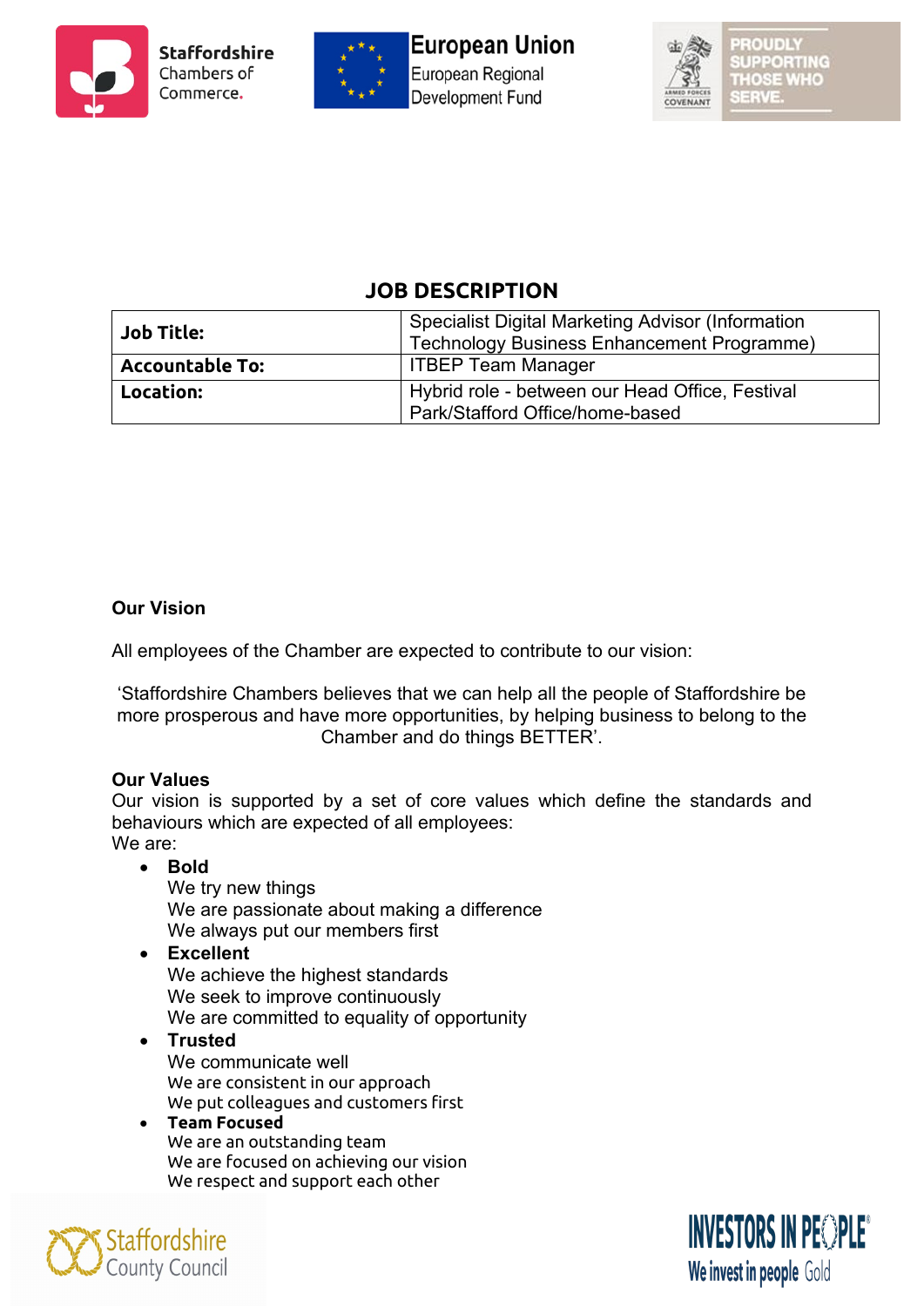







 $(0)$   $(1)$   $(0)$   $(0)$ **UPPORTING THOSE WHO** SERVE

- **Ethical** We represent our members professionally We make a positive contribution to the community We act with integrity • **Responsive**
	- We are open to change We respond positively to customer feedback We maximise opportunities

#### **Job Purpose**

The Specialist Digital Marketing Advisor will complete detailed audits with SME's across Staffordshire to identify their immediate, medium- and long-term digital marketing and transformation needs. The audit will be the first step in helping to implement a digital strategy, by then completing a full diagnostic, making recommendations, ensuring Staffordshire businesses are making the most of digital, data and technology solutions and innovations in support of their digital transformation, enhancing their online presence and overall business growth.

#### **Principle Accountabilities**

- Complete robust digital marketing audits to collect initial data on social media, website/Google analytics, SEO and other expenses where the programme can influence to identify areas for improvement, provide baseline data and support project evaluation.
- Review baseline data collated from the initial audit that are directly linked to the business needs with clear and measurable impact statements for recommendation.
- Spot potential 'digital' problems and suggest solutions, recommending and supporting the implementation of strategies to tackle digital adoption.
- Be able to demonstrate the benefits of technology to transform business, identifying opportunity to inter-refer to other inhouse specialisms and support programmes.
- Build an awareness of potential funding streams for digital implementation.
- Develop and grow strategic and operational relationships with partners and providers who could assist in the delivery of digital support enhancing the wider referral mechanism.
- Signpost to relevant support partners who can assist in delivering the identified strategy and solutions.
- Work with businesses to develop a digital strategy action plan, which identified needs and opportunities by communicating findings and solutions in an effective understandable manner simplifying the proposition where necessary.
- Lead, establish and grow specific ITBEP Social Media channels, web presence and marketing collateral to raise awareness of the project.
- Represent ITBEP, Staffordshire Chambers of Commerce and Stoke-on-Trent & Staffordshire Growth Hub at various events, meetings and webinars to raise awareness and enhance the programme profile.
- Provide market intelligence to all relevant bodies, gained through the engagement of delivery partners and businesses.
- Monitor the delivery of outputs and results against monthly KPI's.



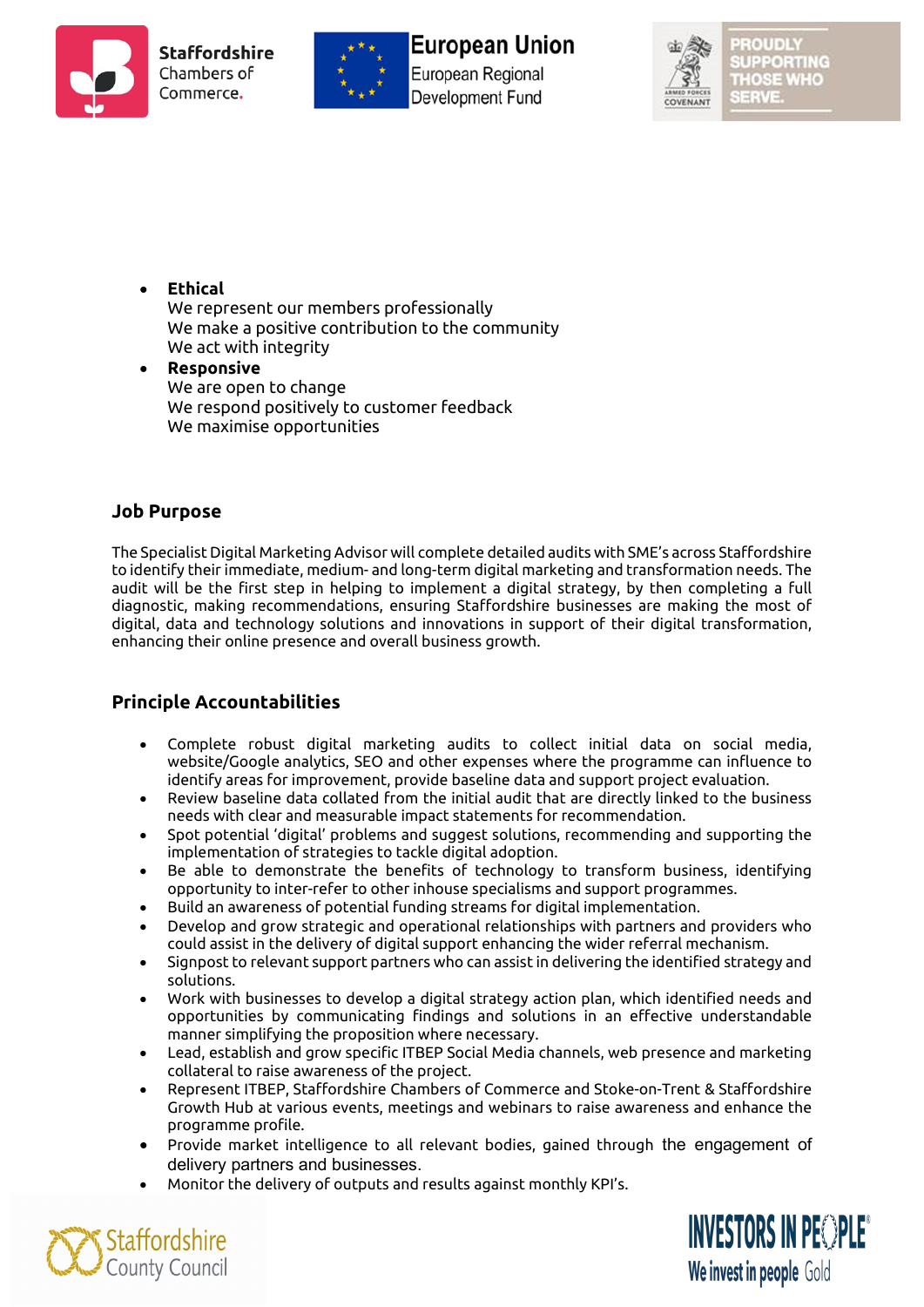



**European Union** European Regional Development Fund



• Deliver regular and accurate project reports and forecasts to the ITBEP Team Manager detailing activity and progress against outcome targets.

#### **General requirements**

- Work diligently to meet the requirements of the role
- Use various CRM systems and software as relevant to the role
- Always seek to improve to achieve the highest quality standards and follow the Chambers' quality assurance operating procedures
- Contribute to the Chambers' commitment to work in a commercially successful way
- Participate in internal/external meetings and training as required
- Ensure that all relevant policies, procedures and working practices are adhered to at all times
- Participate positively in one to ones and appraisals
- Work in accordance with the Chambers' culture, values, aims and objectives
- Act as an ambassador for the Chamber at all times when dealing with members or representing the business
- Contribute to the Chamber's team working environment, taking ownership of issues and supporting colleagues where appropriate
- Be flexible and willing to undertake any other duties that may be reasonably required
- To work from other Chamber offices if required.



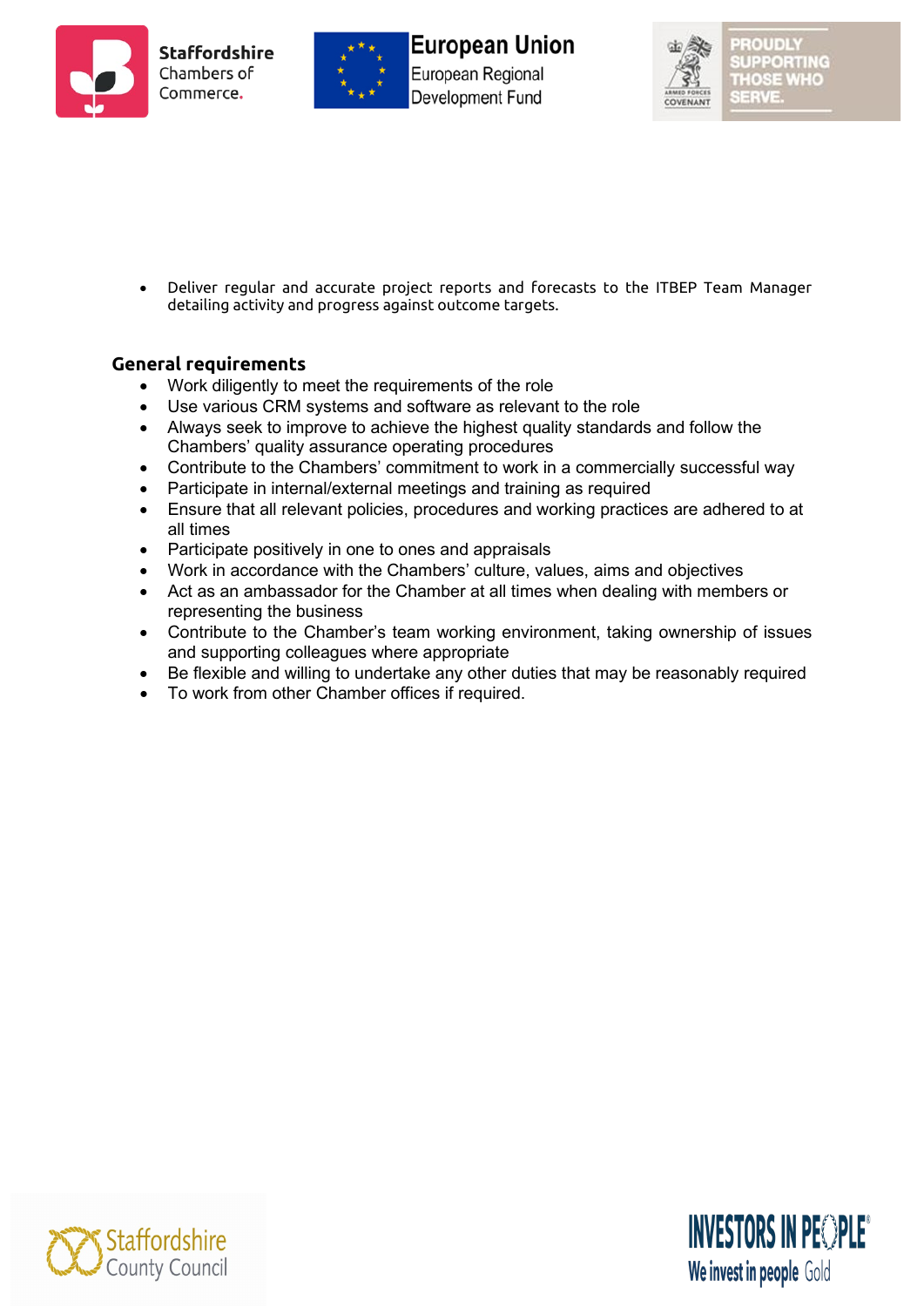



## European Union European Regional Development Fund



**PROUDLY** SUPPORTING<br>THOSE WHO<br>SERVE.

## **Person Specification**

| Job Title: Specialist Digital Marketing Advisor<br>(Information Technology Business Enhancement<br>Programme)                                                                             |                                         |                                                |  |  |  |
|-------------------------------------------------------------------------------------------------------------------------------------------------------------------------------------------|-----------------------------------------|------------------------------------------------|--|--|--|
| <b>Criteria</b>                                                                                                                                                                           | <b>Essential or</b><br><b>Desirable</b> | <b>Method of</b><br><b>Identification</b>      |  |  |  |
| <b>Qualifications</b><br>Minimum A-level standard (or equivalent)<br>Relevant Digital Marketing qualification/experience                                                                  | Essential<br>Preferred                  | Application<br>Application/Interview           |  |  |  |
| <b>Proven Experience</b><br>Experience of working on commercial digital<br>marketing platforms, strategies, and content                                                                   | Essential                               | Application/interview                          |  |  |  |
| A strong understanding of CMS including<br>WordPress, Website design and optimisation,<br>google analytics, Google AdWords, SEO, video<br>content development, social media platforms and | Essential<br>Essential<br>Essential     | Application/interview<br>Application/interview |  |  |  |
| metrics/analytical digital marketing data<br>collection                                                                                                                                   | Essential                               | Application/interview<br>Application/interview |  |  |  |
| A strong understanding of business requirements<br>$\bullet$<br>and their use of digital, data and technology                                                                             | Essential                               | Interview                                      |  |  |  |
| A good understanding of emerging disruptive<br>digital technologies                                                                                                                       | Desirable                               | Interview                                      |  |  |  |
| Ability to work to a high standard of accuracy and<br>attention to detail                                                                                                                 |                                         |                                                |  |  |  |
| A passionate and creative approach to digital<br>transformation                                                                                                                           |                                         |                                                |  |  |  |
| An understanding of CRM systems, applications<br>and other digital adoption technologies                                                                                                  |                                         |                                                |  |  |  |



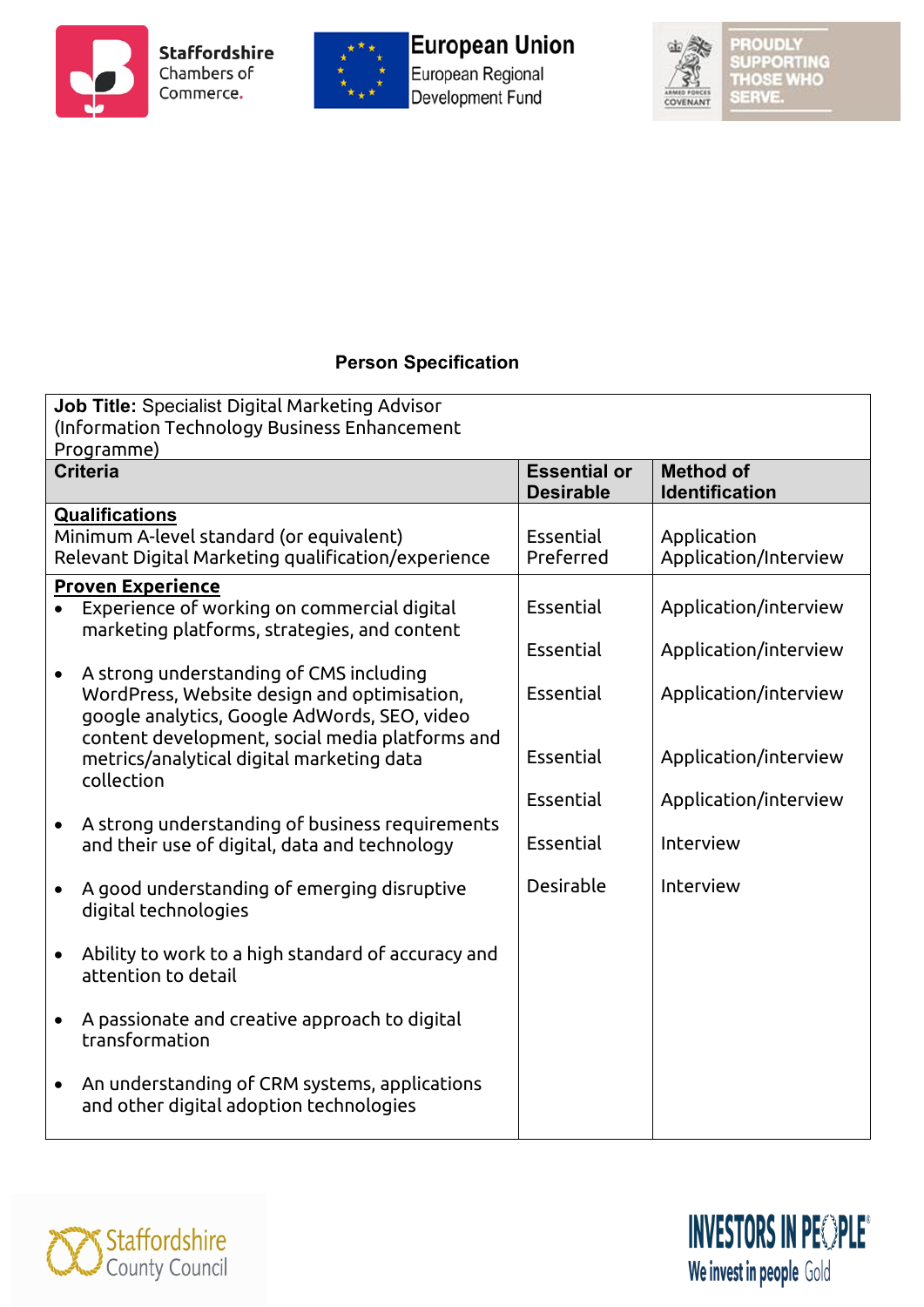





PROUDLY<br>SUPPORTING<br>THOSE WHO<br>SERVE.

| <b>Knowledge, Skills and Abilities</b> |                                                                                                                                                |                        |                                                |
|----------------------------------------|------------------------------------------------------------------------------------------------------------------------------------------------|------------------------|------------------------------------------------|
|                                        | Sound general knowledge with an awareness of<br>issues affecting the UK economy and business in<br>relation to digital                         | Essential              | Application/Interview                          |
|                                        | Knowledge of marketing & market research<br>including internet research                                                                        | Essential              | Application/Interview                          |
|                                        | Competent IT user<br>Some knowledge of the local economy -<br>demographics, business community and structure<br>of broad support for companies | Essential<br>Essential | Application/Interview<br>Application/Interview |
|                                        | <b>Other Attributes</b>                                                                                                                        |                        |                                                |
|                                        | Professional and friendly approach                                                                                                             | Essential              | Interview                                      |
|                                        | Able to work autonomously with flexibly                                                                                                        | Essential              | Interview                                      |
|                                        | Driver with access to vehicle                                                                                                                  | Essential              | Interview                                      |



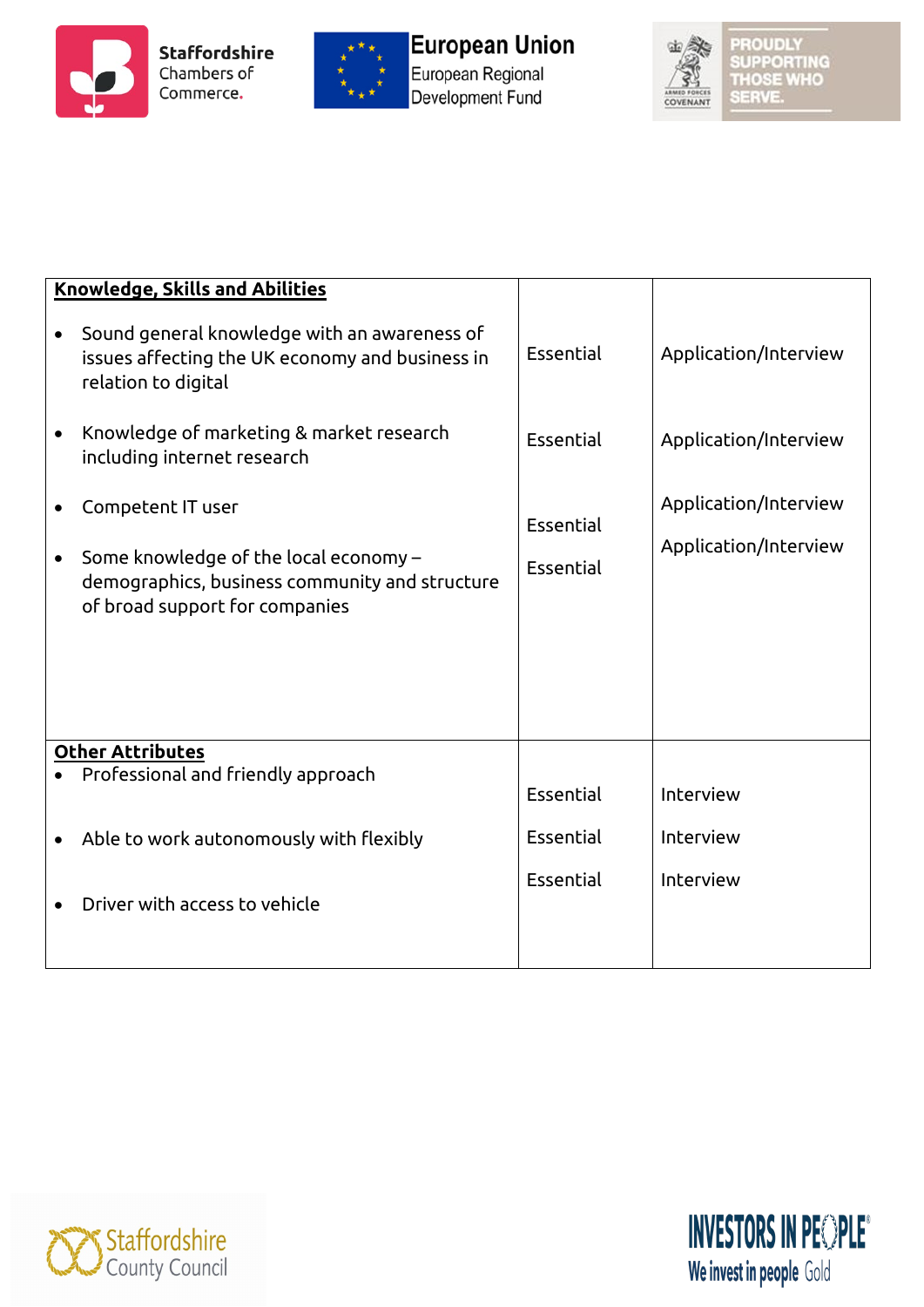





UPPORTING THOSE WHO aarva

## **Equality and Diversity Monitoring**

Staffordshire Chambers of Commerce is committed to equal opportunities and diversity in all its activities. It is determined that in its provision of services and as an employer it will ensure equality of opportunity for all, regardless of age, race, gender (including gender reassignment), disability, marital status, sexual orientation, or religion or personal belief.

To help us implement and monitor this policy please could you provide us with the following information:

#### **Please circle as appropriate -**

**1. Gender** Male Female Other

**2. Disability** – Do you consider yourself to have a disability?

Yes No

If yes, please give brief details:

## **3. Date of Birth**

 $16 - 25$   $26 - 35$   $35 - 56 +$ 

## **4. Ethnic Origin**

#### **A. White**

**British** 

Irish

Any other white background, please state

#### **B. Mixed**



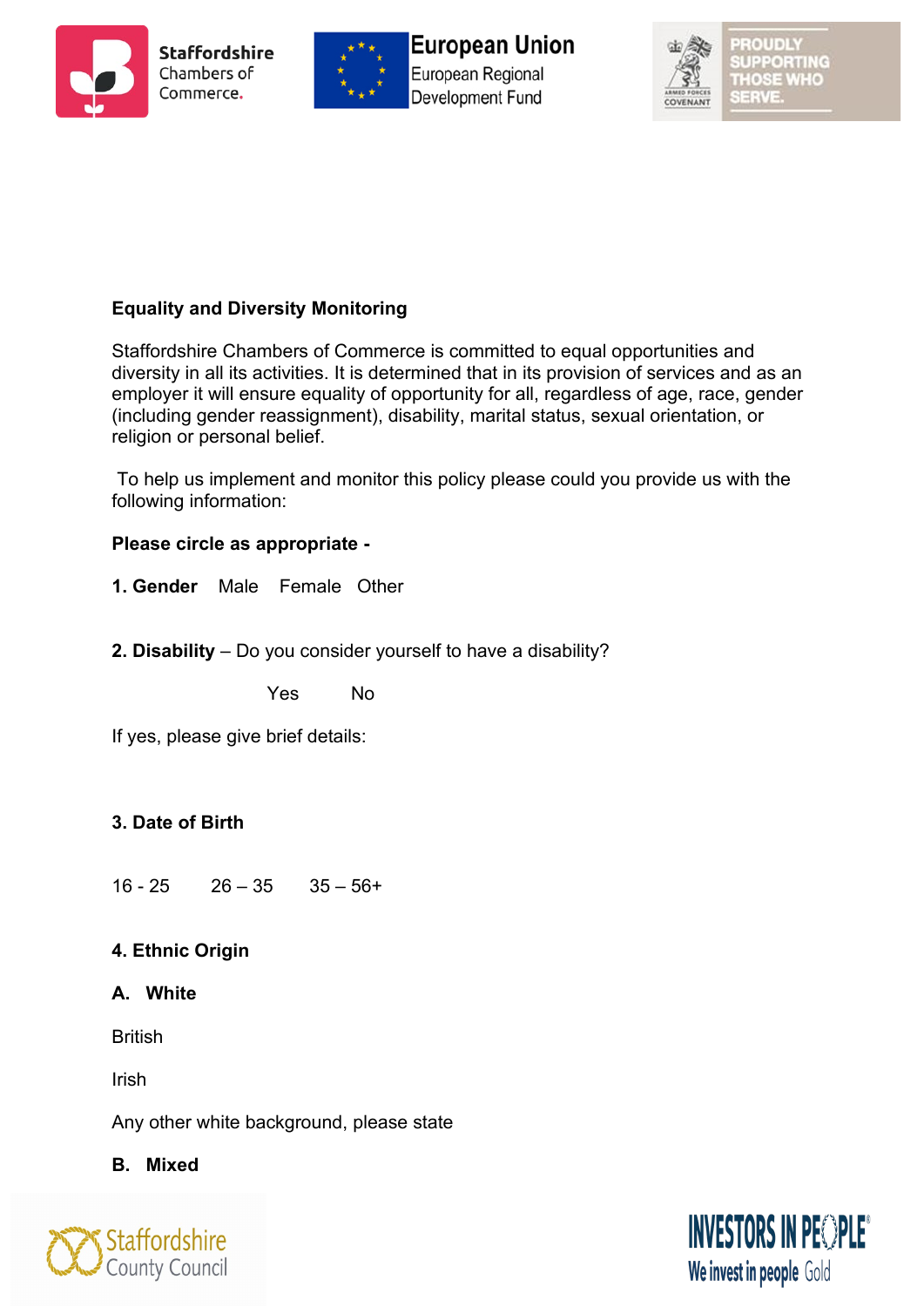







ORTING THOSE WHO a a sub

White and Black Caribbean

White and Black African

White and Asian

Any other mixed background, please state

## **C. Asian, Asian British**

Indian

Pakistani

Bangladeshi

Any other Asian background please state

## **D. Black, Black British**

Caribbean

African

Any other Black background, please state

## **E. Chinese, Chinese British, Chinese English, Chinese Scottish, Chinese Welsh or other ethnic group**

Chinese

Any other background, please state

## **5. Sexual Orientation**

**Bisexual** 

**Heterosexual** 



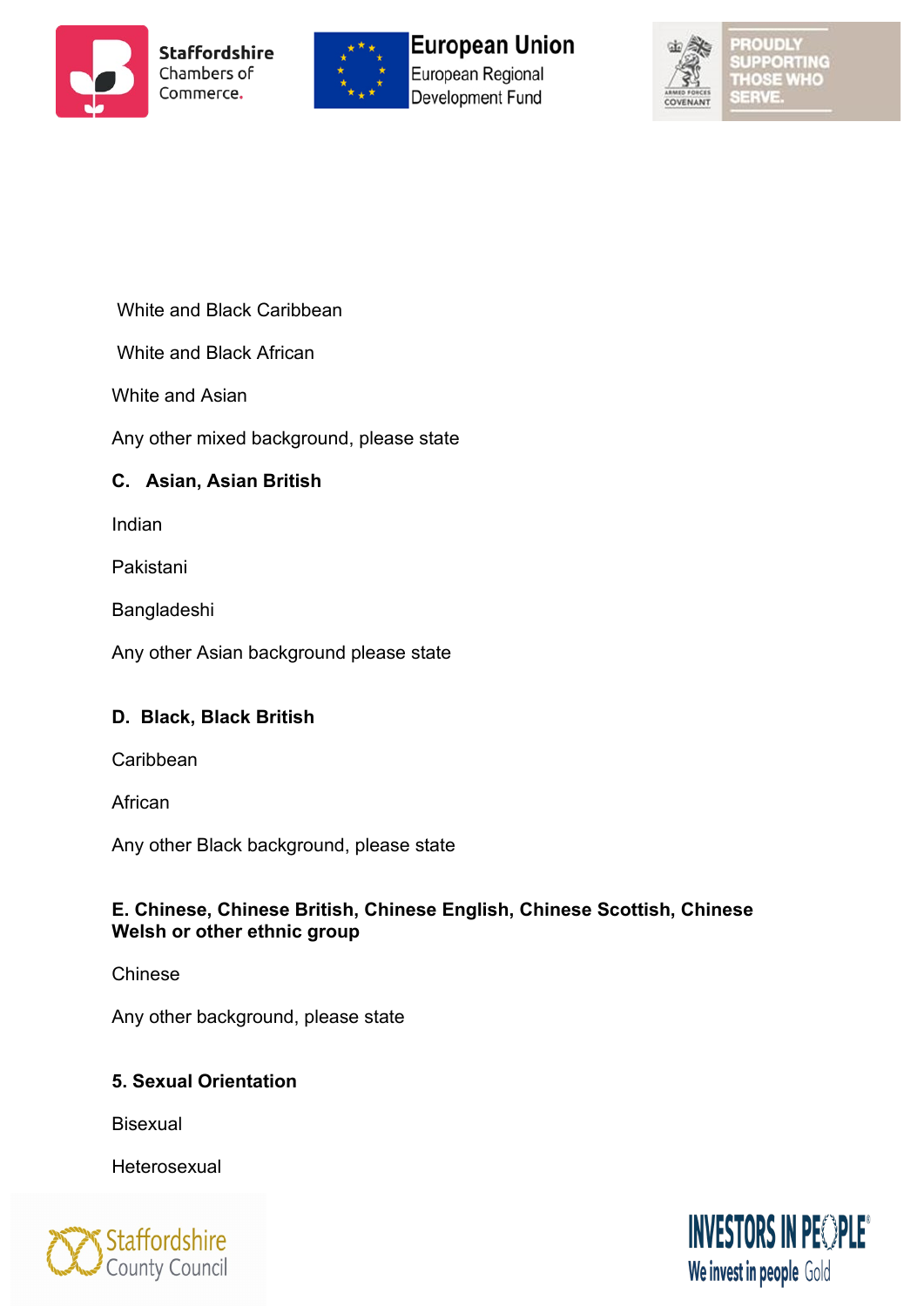





ROUDLY **UPPORTING THOSE WHO SERVE** 

Homosexual (Lesbian/Gay) Other

6. Religion or Personal Belief (Please state)

**Thank you. This information will be kept separate from your application form and will be treated in the strictest confidence.**



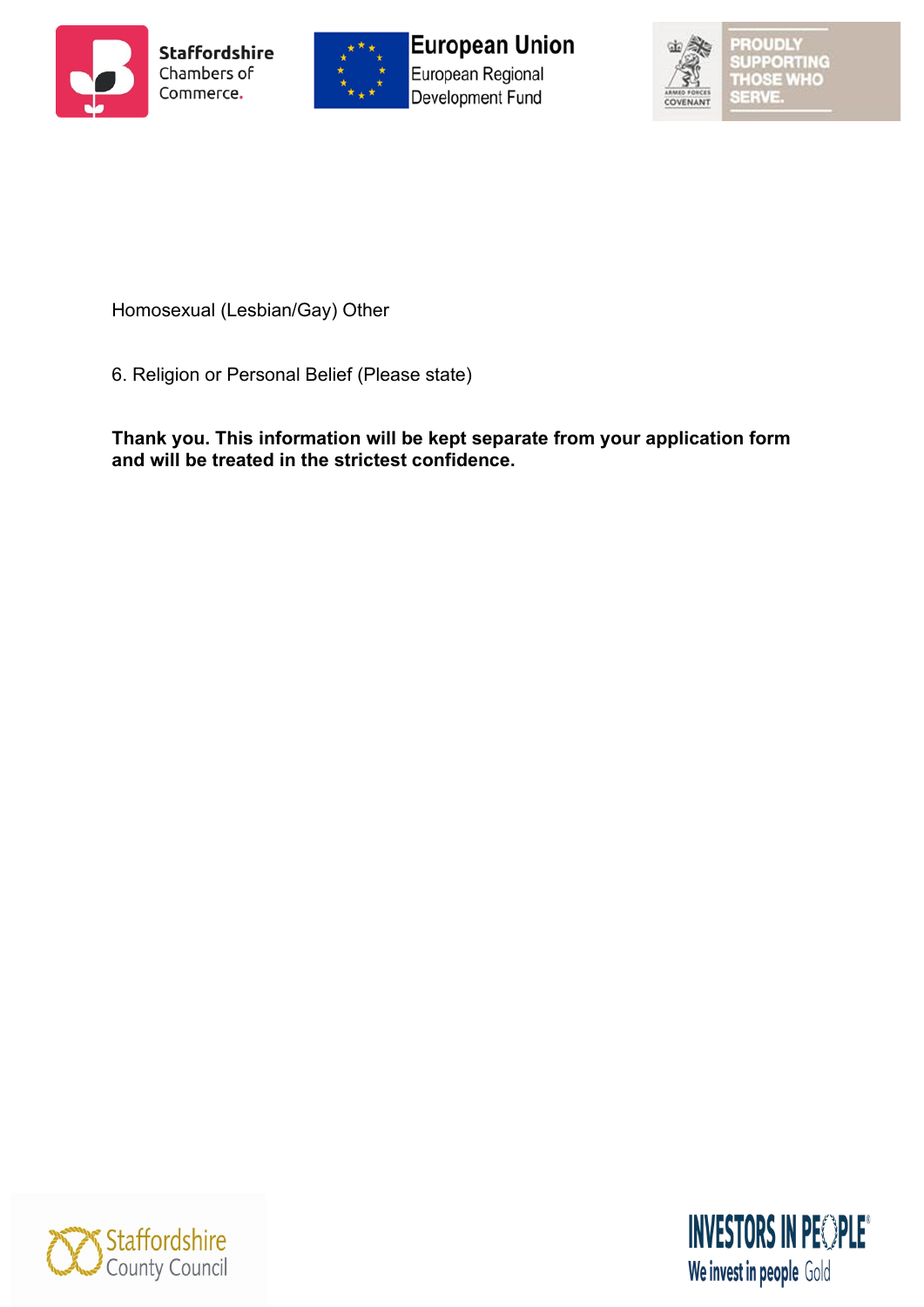





#### **Armed Forces Friendly Employer**

Staffordshire Chambers of Commerce is a Forces friendly employer and have signed the Armed Forces Covenant. Additionally, we hold the gold award for the Employer Recognition Scheme. Staffordshire Chambers of Commerce welcomes applications from the Armed Forces and their families and ensures that no one is disadvantaged. If you are serving or have served in the Armed Forces (or are a family member of) please state this on your application.



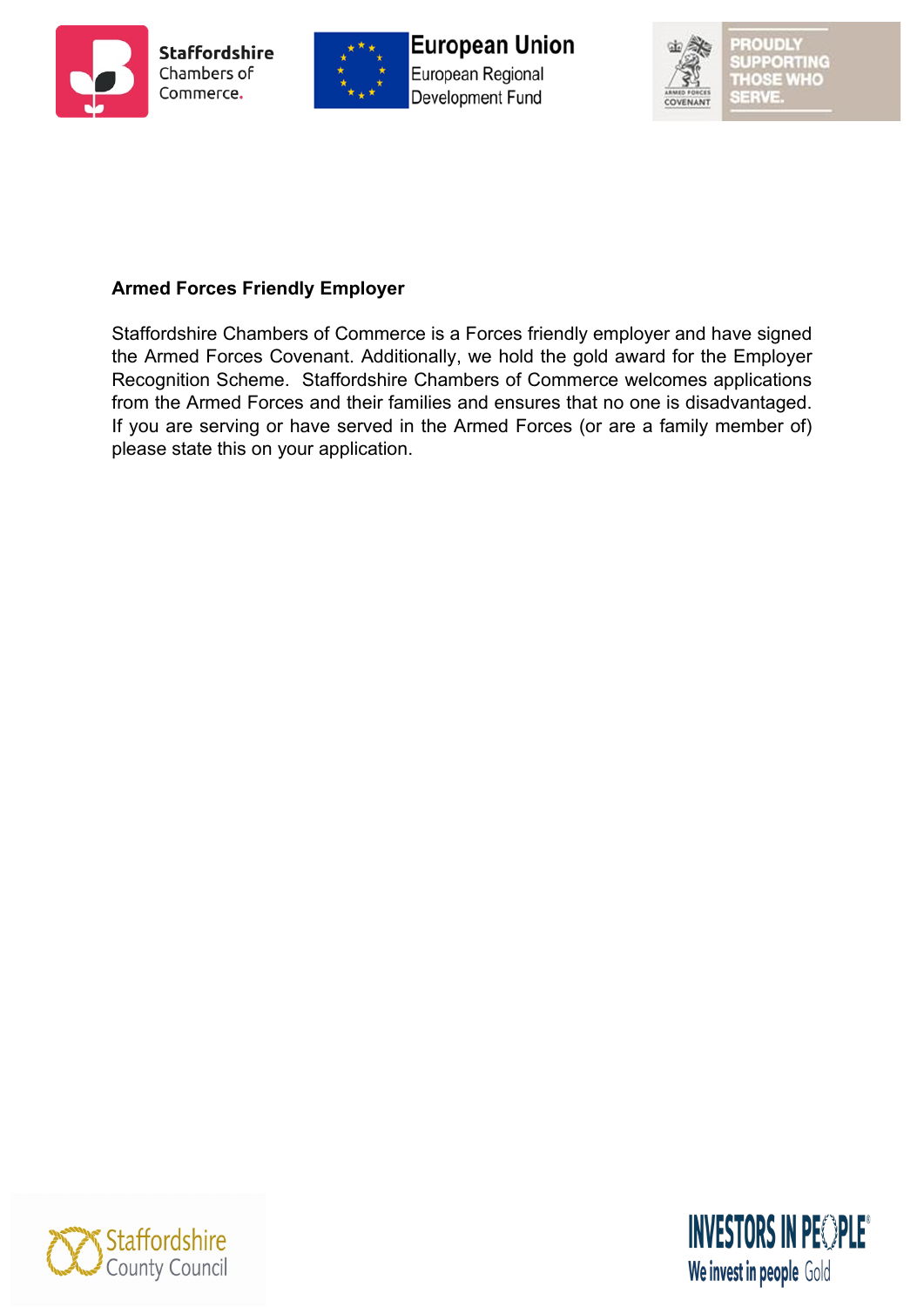





#### **Data Protection**

Staffordshire Chambers of Commerce will use any data you provide in your application to assess your suitability for the position advertised This data will not be further processed unless your application is successful.

All candidate information gathered through our recruitment campaigns will be protected and we will fulfill the requirements of the relevant legislation.

In the case of unsuccessful applicants, we will retain all relevant recruitment paperwork for a period of 12 months in case of any claim/dispute, after this time the paperwork will be destroyed by shredding or other confidential waste disposal methods.

Successful candidates will have their recruitment paperwork retained within personnel files and in line with our data retention schedule.

The Chamber will not use any form of automated processes in its recruitment decision making.

If you require any further information in relation to the protection of your data, please contact us using the details or view our privacy policy at:

#### **www.staffordshirechambers.co.uk**



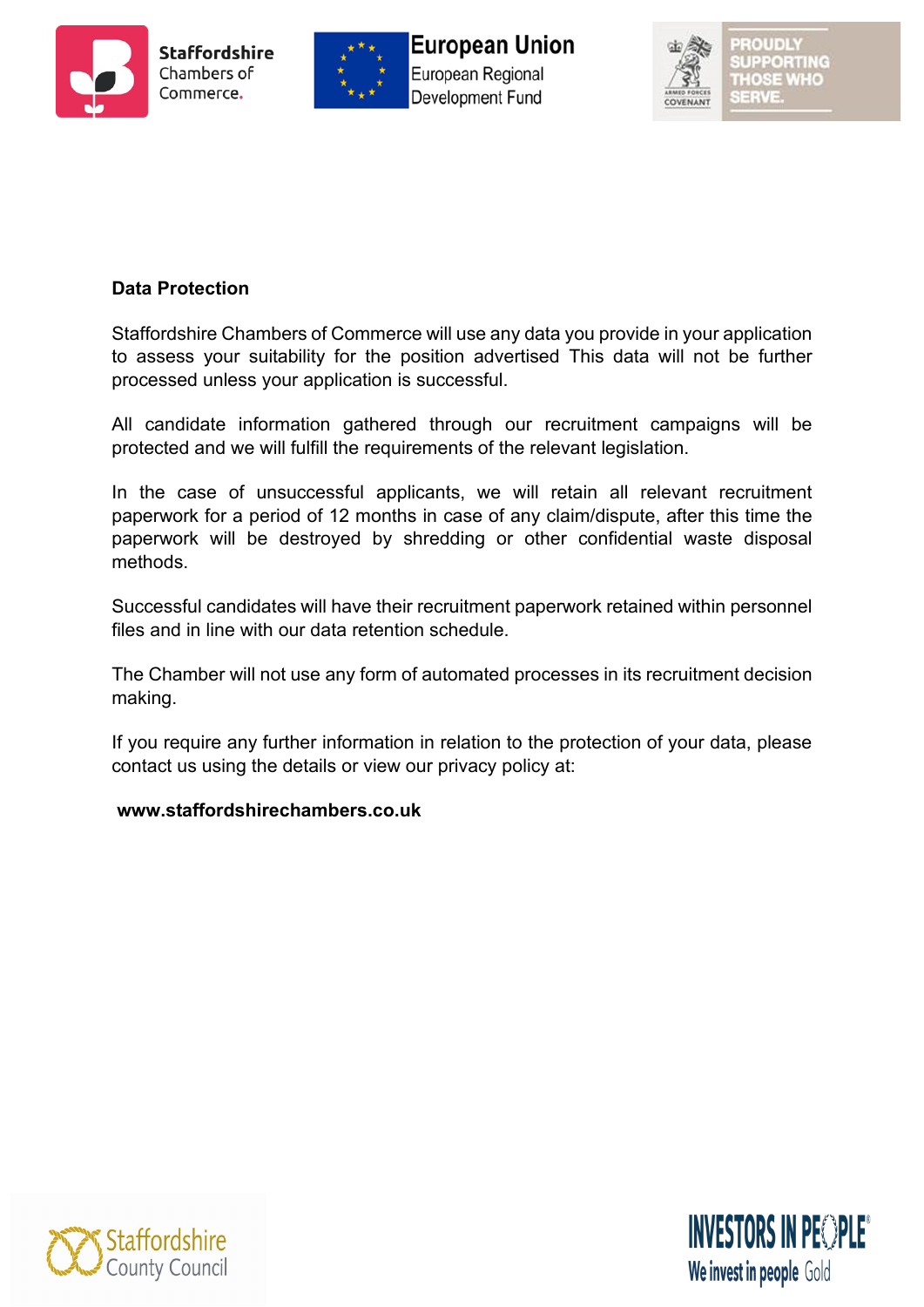





PORTING THOSE WHO

## **How to Apply**

Please send your CV to Rebecca Parker **together with a supporting letter** detailing how you meet the requirements of the Specialist Digital Marketing Advisor and how you support the Chamber BETTER values.

Applications should be emailed to Rebecca.Parker@staffordshirechambers.co.uk or posted/delivered to Staffordshire Chamber of Commerce, Commerce House, Festival Park, Stoke on Trent ST1 5BE

Closing date: Friday 22nd April 2022

Thank you for your interest. We hope that this recruitment pack provides all the information you require, however if you have any queries, or would like to have an informal conversation about this role please contact Sonia Bhattle on 01782 202222

## **Staffordshire Chambers of Commerce is an equal opportunities employer**